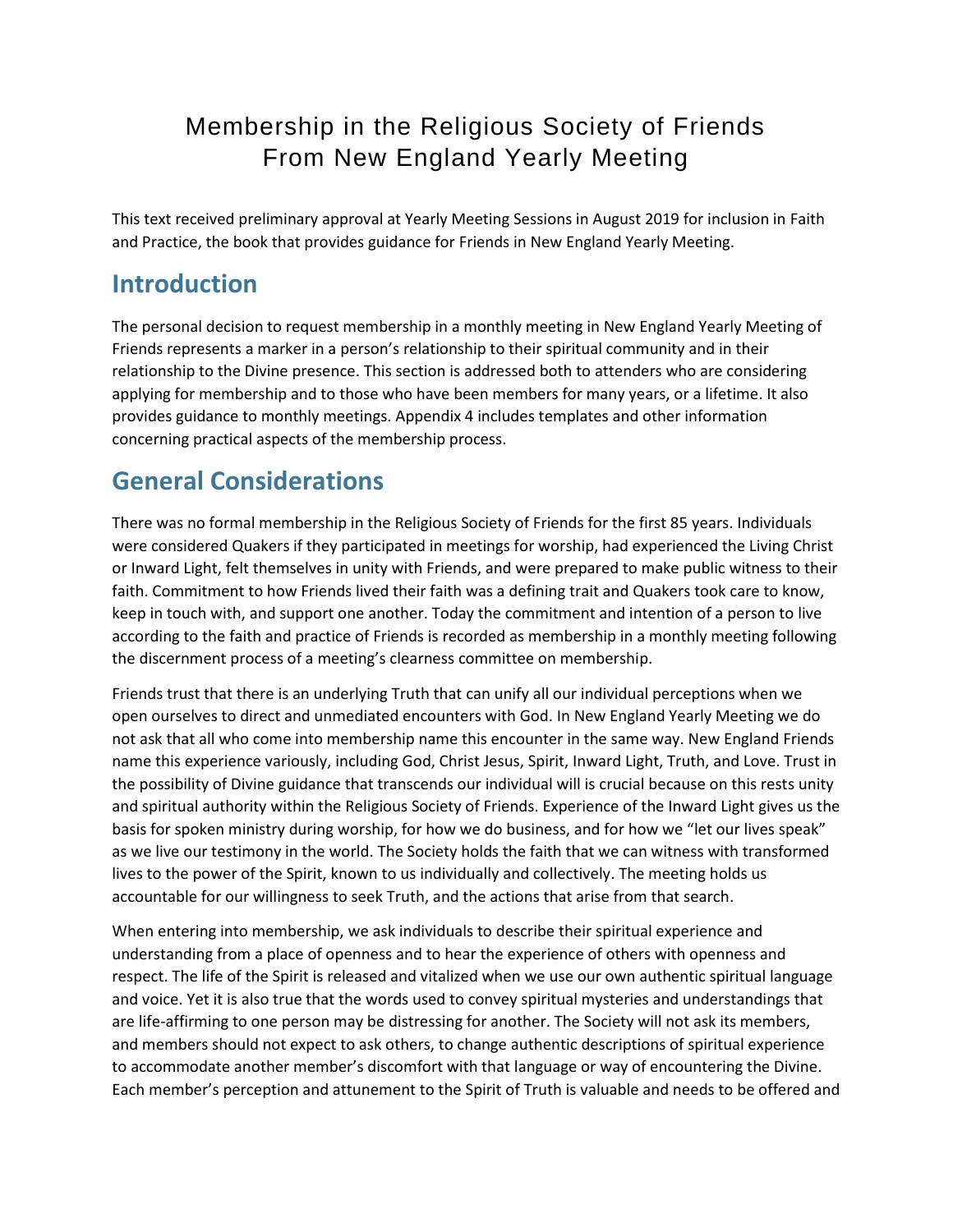received with humility, knowing that we each perceive Truth only in part. We continually seek through honest and sensitive exploration of our differences to uncover our spiritual unity.

"The Society of Friends might be thought of as a prism through which the Divine Light passes, to become visible in a spectrum of many colours; many more, in their richness, than words alone can express." (Christian Faith and Practice in the experience of the Society of Friends, London Yearly Meeting 1960, Introduction to Chapter 1.)

It is important for meetings to articulate clearly the expectations and understandings that go along with membership. Uncertainty, vagueness, or a superficial membership process can inadvertently result in dilution of Quaker faith and practice.

Membership is held in a monthly meeting, and by virtue of that membership one also holds membership in a quarterly meeting and in New England Yearly Meeting, our ultimate denominational body. But it should also be recognized that membership is in the Religious Society of Friends as a whole; that we are a part of something larger than the Quakers in the six states of New England. The yearly meeting holds membership in and supports several national and international groups: Friends General Conference (FGC), Friends United Meeting (FUM), and Friends World Committee for Consultation (FWCC). These cover a diversity of Quaker practice, experience, theology, history, and cultural background. Awareness of this implies acknowledgment that not all Friends meetings are alike and that we sometimes struggle with those whose beliefs, language, or practices differ from our own, in some way.

## **To Those Considering Membership**

It is through experience that a person grows in the Spirit. The journey may begin with powerful experiences of Divine presence and guidance, a pressing need to be in relationship with God, or a feeling of discomfort with other religious paths. At some point a person may become convinced that the Quaker path is where they can best serve others or that their way of seeking and following Divine guidance is Quaker. For other individuals the journey begins through participation in social justice activities and witness of Friends, where they encounter the spiritual impulse that lies at the heart of this work. The most transformative values and actions of Friends arise as an outgrowth of obedient listening to the Inward Teacher.

Becoming a member is an outward sign of an inward reality. Membership shows an individual's commitment to the Friends' faith community, as well as the commitment of the Society to the individual member. While no act of joining imparts any special sanctity or favor, membership is of value and importance because it unites Friends in a shared commitment to a well-traveled path and its disciplines. Friends welcome fellow travelers to walk alongside them on their journeys, but not all fellow travelers seek or are taken into membership. When seasoned members of a meeting discern that a faithful attender may be ready to explore membership, it can be very helpful to gently suggest it to them. The consideration of membership can clarify the attender's relationship to the meeting and bring increased vitality to their spiritual journey. Joining the Religious Society of Friends affirms to the outside world that a person wishes to be counted as a Quaker. It is a public acknowledgment, a statement of faith, and a commitment to the local meeting and to the Religious Society of Friends as a whole.

An understanding of all Quaker ways is not a requirement for membership. The patient accumulation of experience with other Friends and participation in the meeting's life has been shown to be the most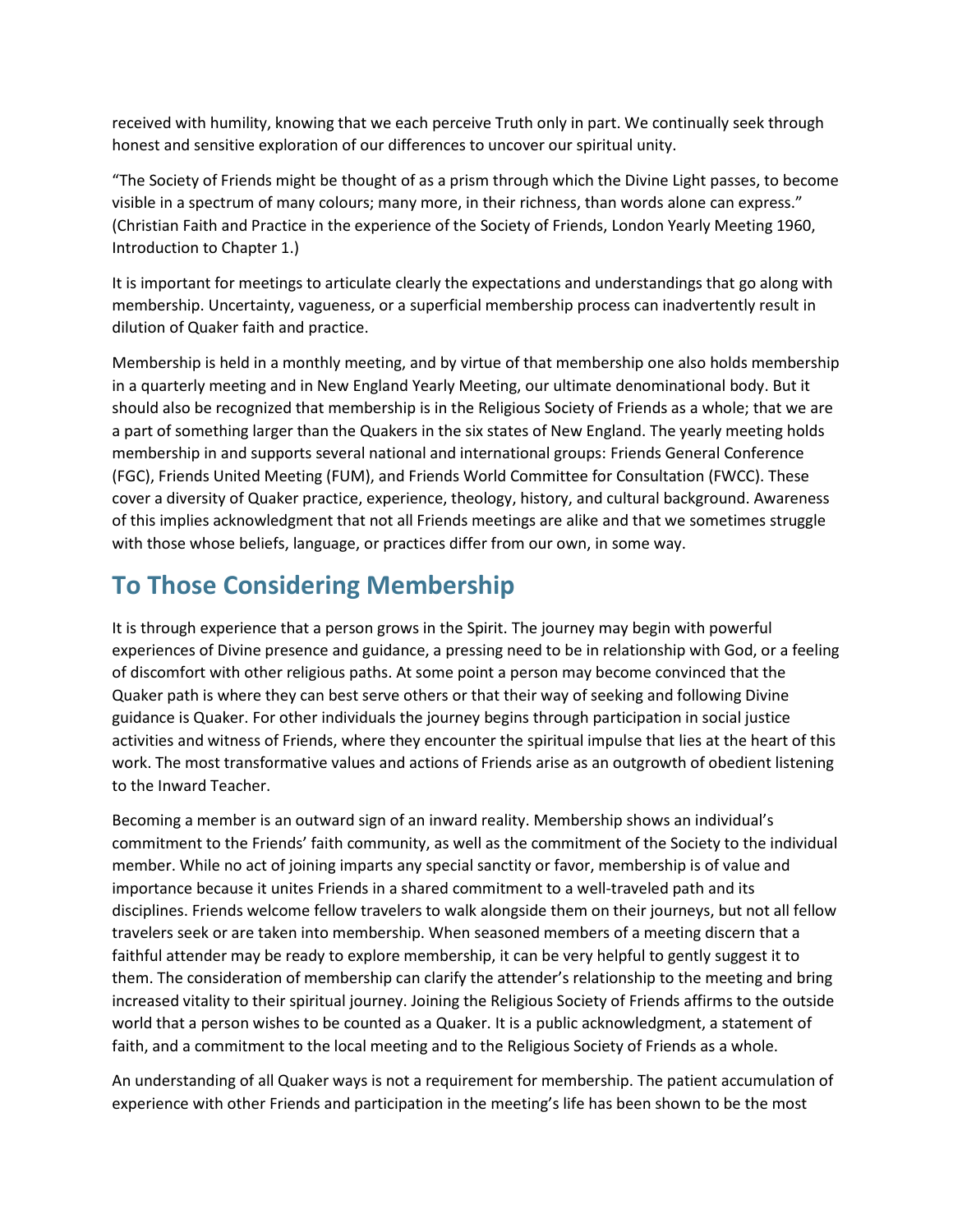useful teacher. For those who are feeling called into membership, participation in meetings for worship and for business is essential. The essence of being a member is the relationship among the member, the meeting, and the Divine. A careful reading of NEYM's Faith and Practice will help the applicant gain an understanding of Friends' ways of worship, the transaction of business, and the responsibilities of membership. Friends come together to learn—to learn from one another, certainly, but most importantly to learn from the Inward Guide.

Queries for those considering membership are found at the end of this chapter following "Membership Advices and Queries."

# **The Member and the Meeting Community: A Covenant Relationship**

Membership is a mutual commitment between the individual and the Religious Society of Friends, within the framework of a particular monthly meeting. In accepting someone into membership the meeting's commitment is to offer opportunities for, and assistance in, spiritual growth; to help individuals discover and use their gifts; and to offer pastoral care as needed. Members commit to living their daily life in accordance with the faith and practice of Friends, to encouraging and cherishing other individuals in the meeting, and to being supportive of the spiritual and temporal well being of others. Members commit to participation in the life of the meeting as they are able: regularly attending meetings for worship and business; contributing their time and energy; and, according to their means, contributing financially. Being a member of the Religious Society of Friends is a relationship of mutual trust before God, and like other intimate, trust-based human relationships it is not always easy or riskfree.

# **Responsibilities of Membership**

Membership comes with different expectations than those held for attenders. With membership comes the privilege and challenge to participate fully in the life of the Society, to be stretched and sometimes made uncomfortable.

Some long-term attenders have become valued parts of the common life of their meetings without seeking membership. Some Friends see only afterward that they became inward members long before formally seeking membership, drawn by the bonds of relationship and responsibility that occur naturally in a religious community. In a welcoming meeting, all persons are nurtured by participation in activities and responsibilities at any level of involvement. Yet meetings should discern carefully who has the authority to make decisions important to the life of the meeting. It is the members of a meeting who bear the burden of spiritual and societal accountability for acts of conscience and for decisions that have legal ramifications. For this reason, trustees, treasurer, clerk, and recording clerk of a meeting; members of Ministry and Counsel; members of the Membership committee; and representatives to the quarterly and yearly meeting Ministry and Counsel should be members of the meeting. In small meetings with few members, care should be taken that all legal documents are signed by a member or an individual given such authority by the meeting.

# **Types of Membership**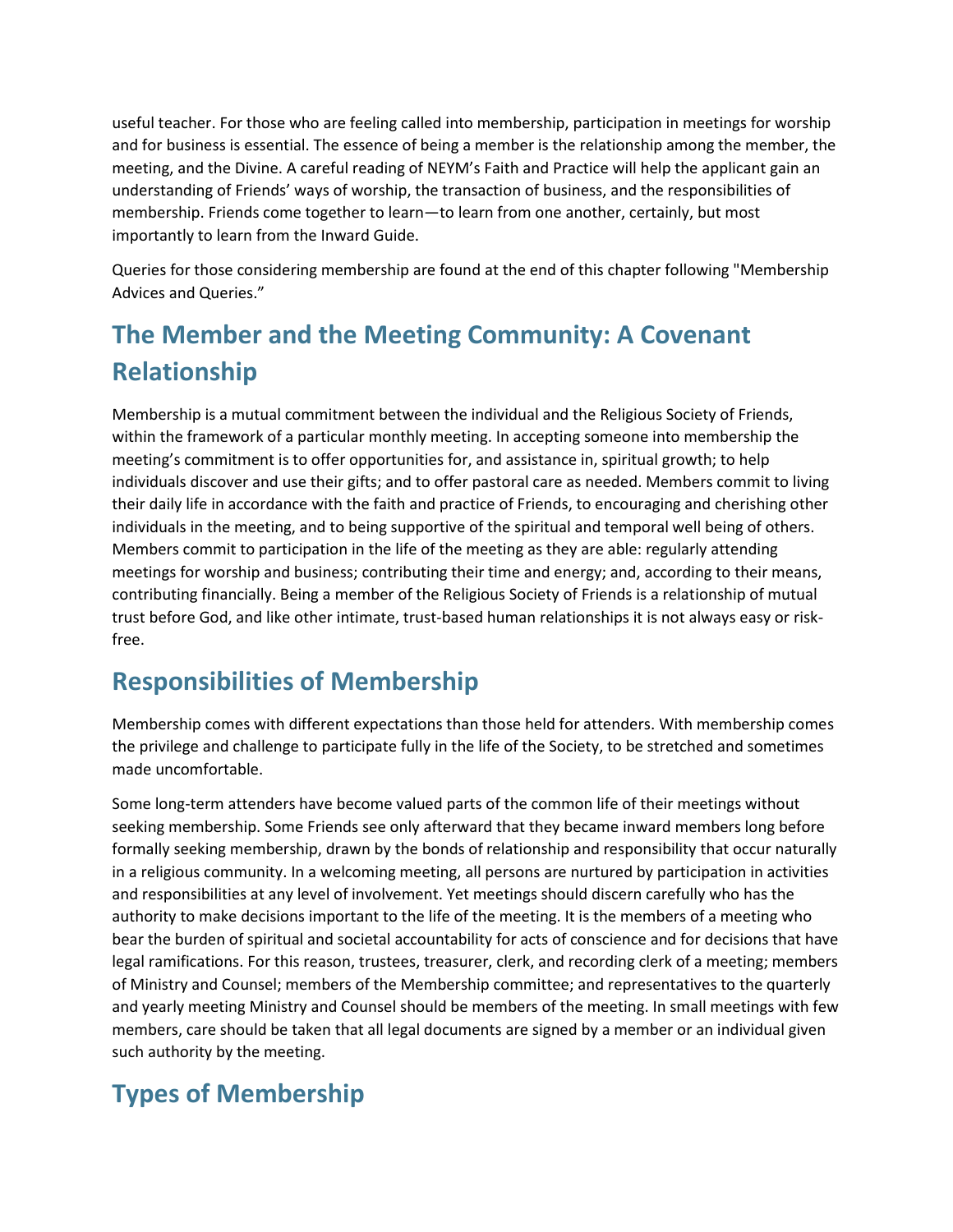The process of becoming a member of a monthly meeting is always initiated by a request. A child becomes an associate member by parental or guardian request. An individual becomes an adult member by personal request. Both types of membership are a formal recognition that the person is a valued part of the life of the meeting and that the meeting has accepted responsibility for their pastoral care. It is hoped that children who are associate members will eventually choose to request membership in their own right. NEYM no longer grants "birthright" membership. Any member in NEYM who was granted birthright membership in the past retains their membership. Ultimately, all membership that embraces responsibility for full participation in the life of the meeting is through personal request of the individual.

#### Adult Membership

When a person feels moved to apply for membership, an application should be made in writing to the monthly meeting, addressed to the clerk of the meeting. The details of the membership process are laid out in Appendix 4.

### Membership of Children by Parental Request

Adult members may request that their children be accepted as associate members. Such a request for membership is made in writing to the clerk of the monthly meeting. Associate membership is granted by the monthly meeting if both parents are adult members of the meeting or if one parent is an adult-member of the meeting and the non-member parent consents. Children are not expected to take on the responsibilities of adults but are in every other way regarded as members of the meeting whose spiritual lives are valued and encouraged. Associate membership is an interim membership lasting until the individual has grown in the spiritual life to convincement when they may request membership based on their own personal choice. See Appendix 4 for the details of this process.

Embracing young children as members in this way is an expression of the understanding that children and young people have a unique and valued role and relationship within the meeting community. It is a part of the meeting's covenant to actively nurture the spiritual well-being and growth of its children and to provide spiritual and practical support to their parents in this endeavor. As spiritual maturity develops in parallel with an understanding of the Quaker faith, Friends hope that the young person will embrace this path as their own. At that time the young person writes a letter to the clerk of the monthly meeting stating their readiness for adult membership. The meeting takes up the request as in the case of any applicant for adult membership. The purpose of the clearness process at this time is to provide the meeting and the young friend an opportunity to clarify their relationship and to recognize that its nature has changed. When young adults apply for membership care should be taken to acknowledge that many young people relocate frequently and that this is not a barrier to membership. Some form of regular, reciprocal contact is, however, necessary to maintain the integrity of the membership relationship. Being received into adult membership acknowledges that Quakerism is the member's spiritual path even though their attendance may be sporadic.

Some young adults may choose to postpone adult membership until they are settled and can fully engage with a meeting community. Many have active spiritual lives where they live their witness. The home meeting of such an associate member should inquire whether they would welcome the meeting's regular contact and continued concern for their spiritual well-being. If the answer is affirmative, the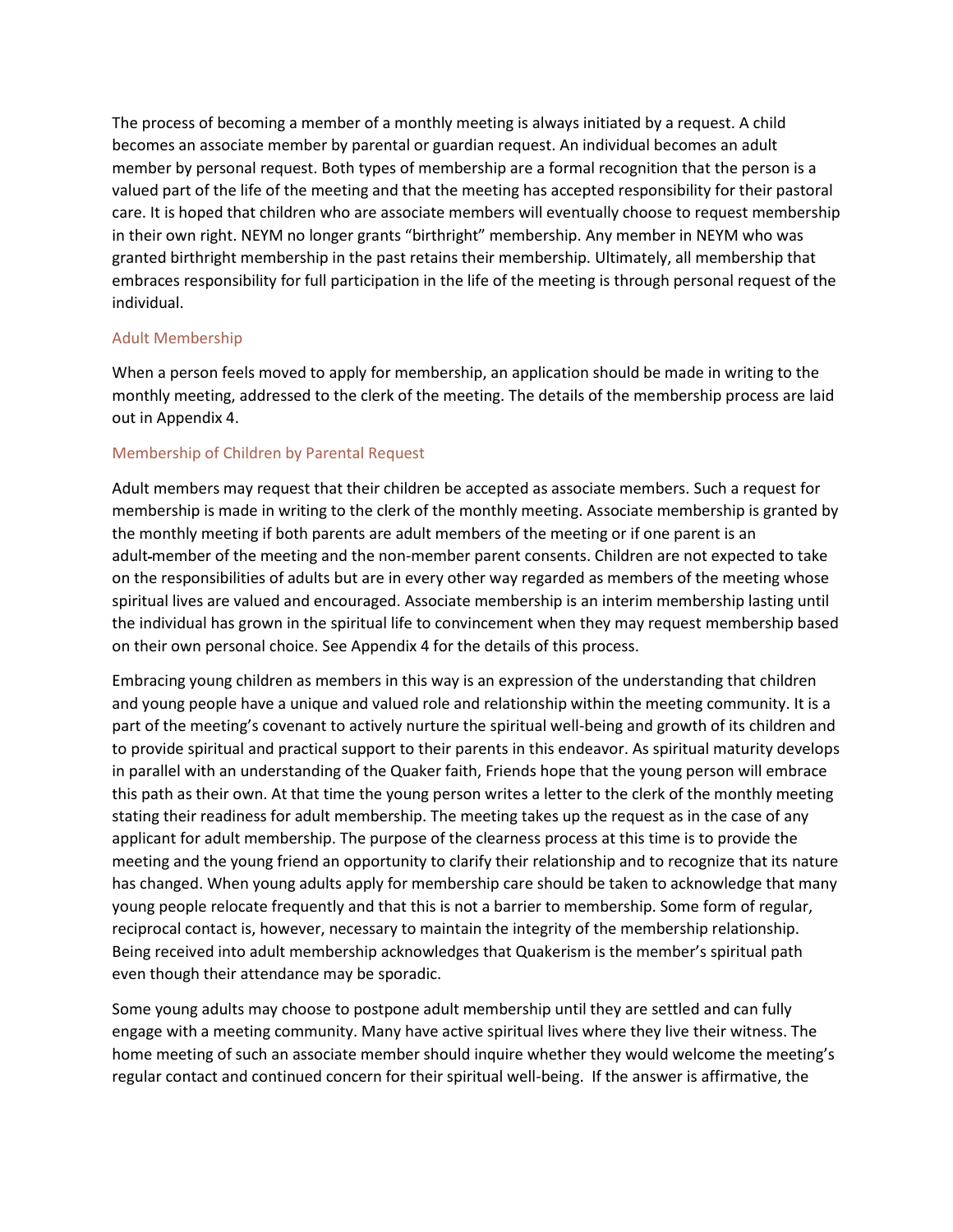meeting should make a commitment to the care of these Friends, maintaining regular contact with them as an encouragement to continue to stay engaged with their Quaker community.

#### Sojourning

A member who is temporarily living away from their home meeting may become a sojourning member of the meeting they are attending without giving up membership in their home meeting. (See Appendix 4F)

### Non-Resident Members

It is important for meetings to keep in touch with members who live at a distance, including those sojourning in another meeting or who spend part of the year in another location. For those living fulltime in another location a personal letter at least yearly is suggested, with a message of kindly interest and inquiry into the Friend's religious life and activities. When appropriate, members should be advised of the advantages of transferring membership to a meeting in their immediate neighborhood or, if their absence is temporary, of becoming sojourning members in such a meeting. If, following outreach, no information is forthcoming from a member for a number of years, the monthly meeting may consider the membership to have lapsed.

For some non-resident members, attending a meeting is not possible due to distance, transportation limitations, or other extenuating circumstances. In these cases, it is especially important for the meeting to maintain regular contact with the absent member so that their spiritual connection with, and support from, the home meeting can be maintained.

#### Dual Membership

New England Yearly Meeting recommends against a Friend holding membership in two different faith communities.

Membership in the Religious Society of Friends, at its best, expresses a settled recognition that this is the best framework to allow one's spiritual and temporal life to flourish. It is a commitment to God and to the other members of the Meeting, in covenant relationship.

If an individual requests membership in the Religious Society of Friends, and at the same time wishes to retain membership in another tradition, to have dual membership, it is important for their clearness committee to explore with them their reasons for this and its implications. The same is true when a member of the Religious Society of Friends wishes to join another church and wants to retain their meeting membership. It is essential in each of these situations for a clearness committee to question whether the individual's desire to be in a formal membership relationship with two faith traditions indicates a lack of clarity regarding their spiritual path and its expression. The clearness committee may well inquire if there are creedal aspects of the other faith which conflicts with Friends' understanding of continuing revelation. In addition, there may be obligatory outward sacraments that contradict Friends witness that the sacraments are not a necessary vehicle to access the inward spiritual reality. Dual membership implies that an individual intends to commit fully and formally to the covenant responsibilities and spiritual understandings of two different religious traditions. Through membership, one is taking on the commitment of contributing to the life of the religious community not only through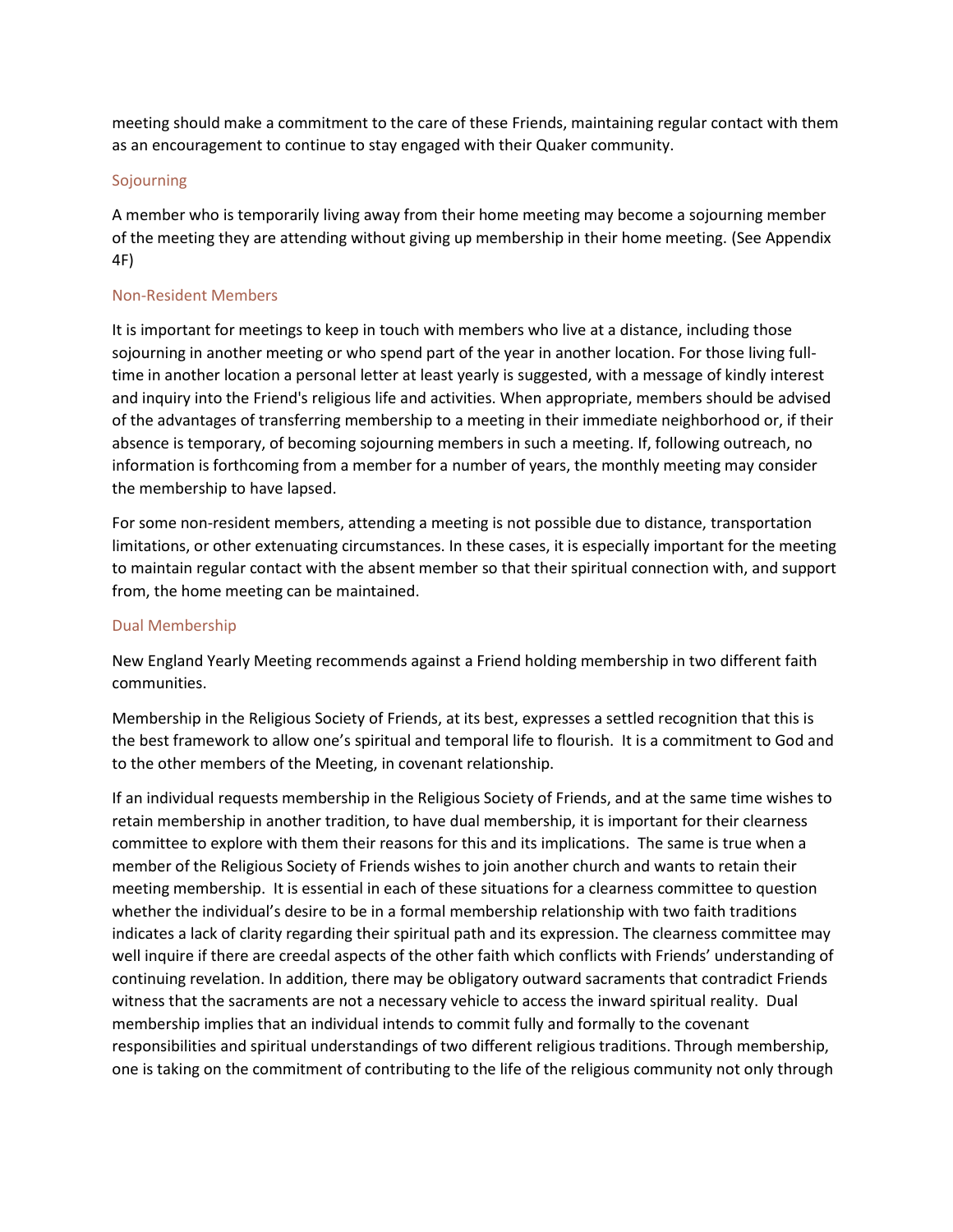attendance at worship, committee work, and financial support, but also in the care, concern and responsibility for the other members and the children of the community.

### Affiliation with Other Faith Communities

It is understood, and accepted, that many Friends in New England today have come to Quakerism from other spiritual traditions and often bring with them deep ties to that heritage. These Friends often continue to participate in these traditions when visiting family or at times of specific religious celebrations. The acknowledgment of these gifts from their ethnic or religious heritage, need not disturb their commitment and witness as Friends.

There are also Friends who find ongoing inspiration in the wisdom and devotional practices of various Christian churches, as well as other religions. This enriches their spiritual lives and brings that enlivened spirit to their meeting. Since the early days of the Quaker movement, Friends have recognized the unity of those who witness to the Light within their chosen religious traditions. Friends encourage members to expand their understanding of the spiritual insights of other religions through reading and participation as led and to seek the ways in which Friends can unite with them. Members are also encouraged to bear witness to Friends' distinctive spiritual path and contribute their understanding to the spectrum of religious experience.

#### Lapsed Membership

Many Friends who have grown up in meetings, or been active members of a meeting, understand themselves to be Quakers long after they have ceased to be active with Friends in any way. It is not a denial of this spiritual identity for a meeting to acknowledge that the individual is no longer a participating member of the Quaker community. Meetings should engage sensitively with such members, letting them know that the meeting believes that their membership has lapsed. In such a case, Ministry and Counsel recommends to the monthly meeting that it remove the name from the membership rolls. The meeting may encourage them to remain in contact with the meeting and with Friends. Such individuals may apply for membership in the future if so led.

If for a number of years the meeting has been unable to sustain a relationship with a member over the age of 25, it may consider the membership to have lapsed.

# **Transfer or Removal of Membership**

#### Transfer

Membership in good standing is transferable from one monthly meeting to another, unless either meeting has discerned for weighty reasons that transfer is not advisable. Members transferring to and from another yearly meeting should become familiar with the book of Faith and Practice of the new yearly meeting. Transfer may be requested for personal reasons after careful consideration, or it may be due to relocation. Transferring membership after one relocates encourages one to engage fully with the new meeting. A letter of transfer from the original meeting is sent to the clerk of the new meeting, recommending the member to the care of the new meeting. When the letter is received, Ministry and Counsel appoints a clearness committee to consider the request for the transfer and to acquaint the member with the spiritual life of the new meeting. There is wide diversity among Friends and care should be taken that both the meeting and the new member are aware of how this diversity might be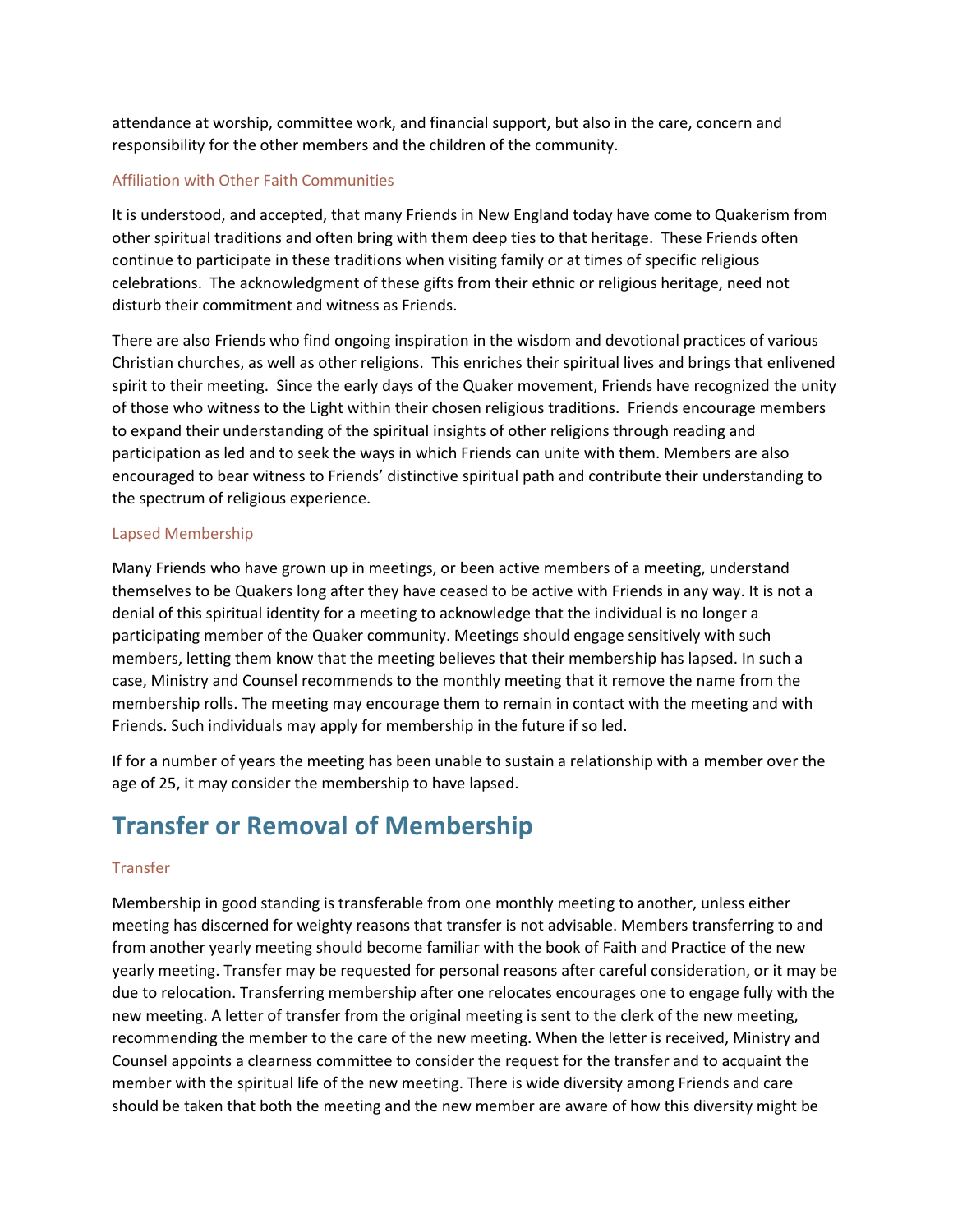present in the new relationship. When the membership transfer is accepted by the new meeting the member is formally welcomed into the new meeting. An adult who is a birthright member in another yearly meeting will transfer as a member. A child who is a birthright member will transfer as an associate member. An adult who is a member by parental request may apply for adult membership to their home meeting before transferring or may apply for adult membership in the new meeting. (See Appendix 4D for a full description of the process and a sample transfer certificate.)

#### Resignation of Membership

Members wishing to resign their membership in the Religious Society of Friends should put the request in writing to the clerk of the meeting. Where appropriate, the meeting may reach out to the individual and offer to convene a committee to visit the member in a spirit of loving care to be clear concerning the cause of the resignation. While a resignation may be a sign of alienation from the meeting, some Friends may simply grow in a direction that makes membership in a different religious body right for them. The meeting may grow from understanding and considering the reasons for a member's resignation. Resignation of membership from the monthly meeting also signifies resignation from the Religious Society of Friends. The meeting drafts a minute accepting the Friend's resignation with a copy of the minute sent to the individual.

#### Discontinuance of Membership

Discontinuing a Friend's membership may be considered when the conduct or publicly expressed opinions of the member are so much at variance with the principles of the Society that the spiritual bond has been broken. Friends may find that for this person to continue to be considered a member carries with it a lack of individual and/or corporate integrity.

There may come a time when the meeting community can no longer live with the spiritual or human costs of maintaining a relationship with such a member. While the meeting does have significant responsibility to work with the person via support committees, clearness committees, counseling, and individual personal contact, the meeting cannot sacrifice itself for the preservation of the membership relationship with any one individual.

Much responsibility falls to Ministry and Counsel in times of such difficulties. The quarterly and/or yearly meeting Ministry and Counsel may be called upon for support and resources. Often these resources provide emotional and spiritual support for those within the meeting who are working to restore or maintain the unity of the meeting community and are working to provide pastoral care for the individual.

Within the meeting, the work needs to be done in a way that honors both the member in question and the members of the community. The final decision to discontinue membership is a meeting decision and must be made in a meeting for business after sufficient work within the community to be sure that everyone understands the process and the purpose. It is important that personal support be offered to the individual whose membership is being discontinued during this process in whatever way is acceptable, and that the individual be kept fully informed when such a meeting is being held.

It may also be possible to continue to care for the individual after membership is discontinued by working with the person's community and family outside of meeting, making sure support systems are in place if they are needed.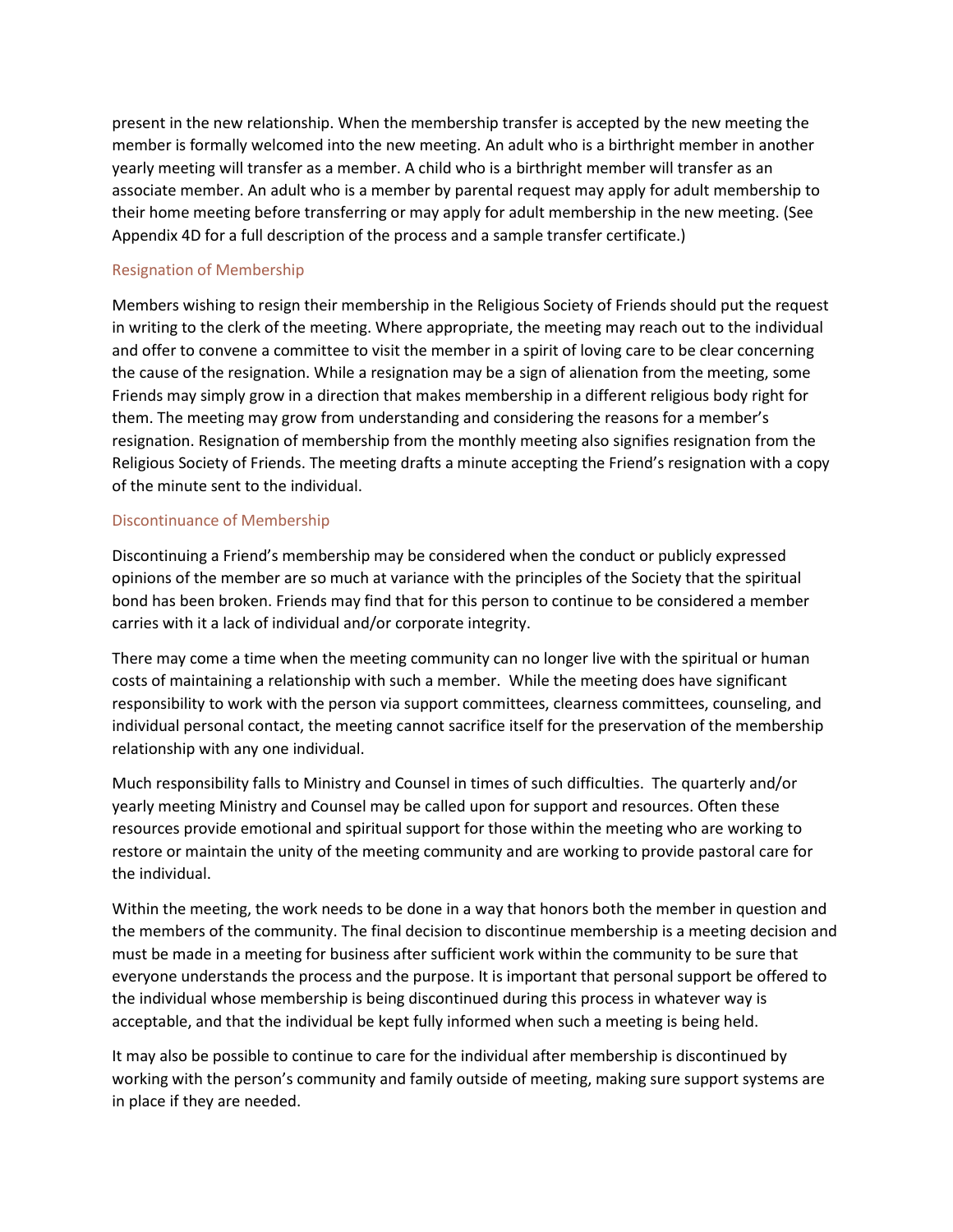A Friend whose membership has been discontinued by the monthly meeting may, if dissatisfied with the decision, file an appeal within one year with the quarterly meeting for a review of the matter. If either the Friend whose membership is in question, or the monthly meeting concerned, is dissatisfied with the decision of the quarterly meeting, an appeal may be addressed to the Permanent Board of the Yearly Meeting. The decision of the Permanent Board is final.

One whose membership has been discontinued may subsequently apply for membership in the usual manner, after one year.

## **Extracts on Membership**

**1.** Membership is still seen as a discipleship, a discipline within a broadly Christian perspective and our Quaker tradition, where the way we live is as important as the beliefs we affirm. Like all discipleships, membership has its elements of commitment and responsibility but it is also about joy and celebration. Membership is a way of saying to the meeting that you feel at home and in the right place. Membership is also a way of saying to the meeting and to the world, that you accept at least the fundamental elements of being a Quaker: the understanding of divine guidance, the manner of corporate worship and the ordering of the meeting's business, the practical expression of inward convictions, and the equality of all before God. In asking to be admitted into the community of the meeting you are affirming what the meeting stands for and declaring your willingness to contribute to its life. (Britain Yearly Meeting, 1995)

**2.** Membership is a covenant relationship, a commitment both to God and to a community. People in a covenant relationship are bound together by love, answerable to each other for their words and actions. There are mutual expectations in a covenant: trust, open communication, forgiveness, participation, and perseverance in the face of differences. (Draft of Illinois Yearly Meeting Faith & Practice, 1999)

**3.** [M]embership is simply a rite of passage in that [life-long] process of [transformation], the moment of adult declaration that this is the church structure, this is the spiritual community within which we feel called to live out the process of our spiritual maturing. This is the trellising that best supports the growth of our interior relationship with God and our exterior relationship with the world. These are the people with whom we will live out the vicissitudes of our inner and outer lives. Worthiness has nothing to do with membership. God has already accepted us in our imperfection and is loving us forward toward a more perfect image of God's self. The real issue in membership is commitment on the part of both the meeting and the applicant to remain faithful to the development and requirements of the process within Quaker tradition. (Patricia Loring,1999)

**4.** The test for membership should not be doctrinal agreement nor adherence to certain testimonies but evidence of sincere seeking and striving for the Truth, together with an understanding of the lines along which Friends are seeking Truth. (Friends World Conference, 1952**)**

**5.** I felt so at home among Friends that I realized I had actually been one for a long time without realizing it. It never occurred to me not to ask for membership, but the process—clearness committee, the whole works—forced me further on: I had to consider issues that, like it or not, needed to be wrestled with. For me, the main wrestling match was with the Peace Testimony—a bout which is not over. (I keep running into Hitler and the Holocaust, and it's still a matter of "I believe. Help thou my unbelief.") (Marnie Miller-Gutsell, 2002)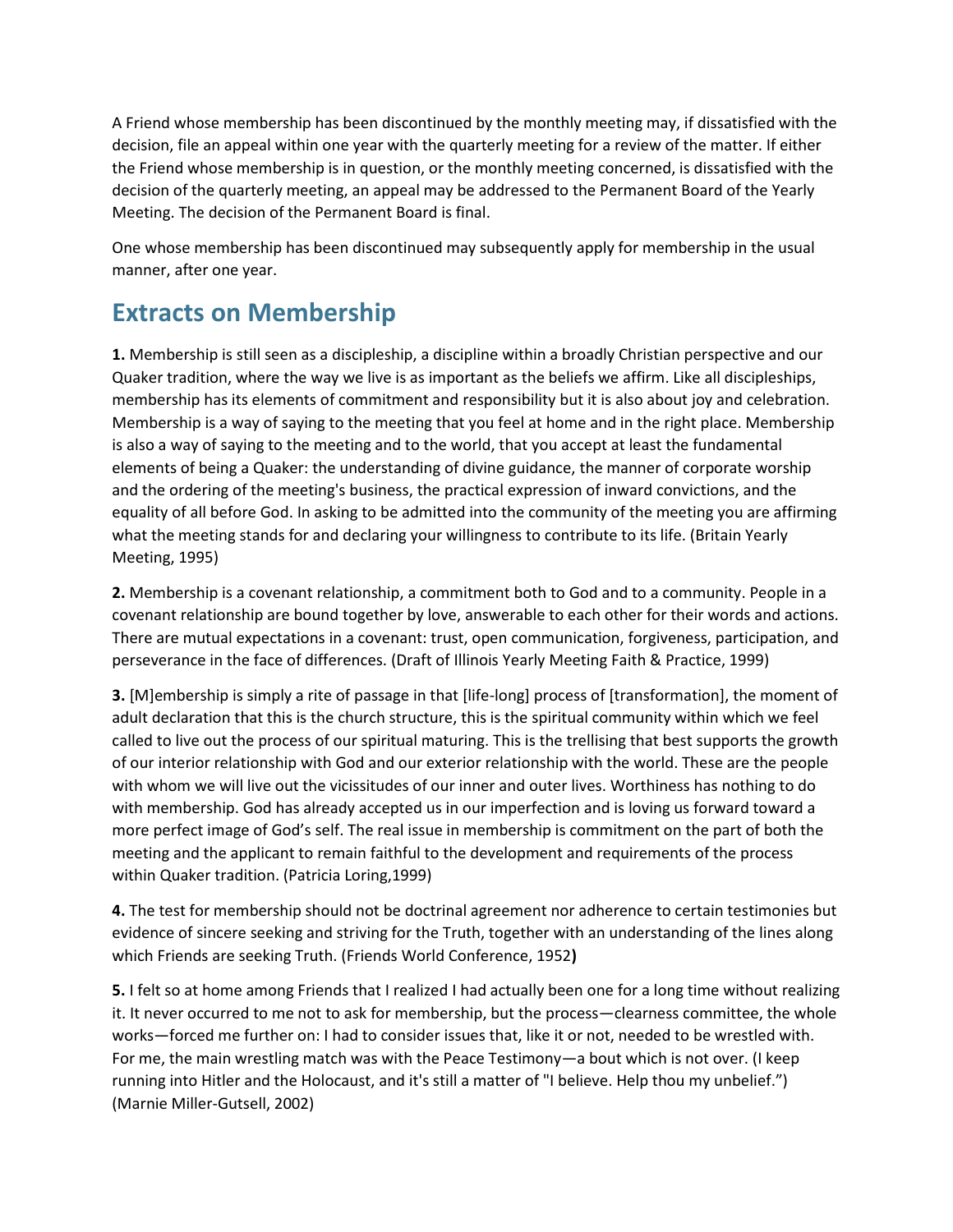**6.** I resisted membership in any group for many years, feeling that it was unnecessary and that all people, of all faiths, who were trying to live based in their experience of the divine, were "the church universal". I didn't like the idea of making formal separations between us. While I experienced and still experience the informal drawing together, as if by a magnetic force, of those who are my "companions along the way" I began to feel a need for a group to join where I could be part of a larger communal voice and work in the world. I had been attending an unprogrammed Friends meeting for several years and had realized that this was where I "fit in" spiritually …. For me, membership is akin to marriage. It is hard to describe what the inner difference is except that it is a deeper commitment, a sense that a decision has been made and barring something which arises within the context of that commitment which threatens to be destructive to me, I will stay with it. (Maggie Edmondson, 2002)

**7.** I find myself surprised, time and time again, when I hear older Friends speak with urgency about the future vitality of the Religious Society of Friends and express dismay at the lack of young adults in their meetings. If Friends are committed to addressing these concerns and not simply wringing their hands, perhaps it is time to explore new approaches to membership with the needs of the younger generations in mind. If the monthly meeting structure is frequently less relevant to the "next generation" of Friends, then is it wise to use monthly meeting membership as the primary measuring stick by which we gauge the health and vitality of our faith community? Quakerism is vibrant and thriving in many worship groups and Quaker colleges, to name two examples, yet our declining membership statistics fail to take these groups into account and thus paint a rather grim picture of our future. Perhaps we can envision a more optimistic landscape if we let go of our historical attachment to monthly meeting membership as the locus of all meaningful Quaker community? (Emily Higgs, 2012**)**

**8.** Our membership of this, or any other Christian fellowship is never based upon worthiness .… We are none of us members because we have attained a certain standard of goodness, but rather because, in this matter, we still are all humble learners in the school of Christ. Our membership is of no importance whatever unless it signifies that we are committed to something of far greater and more lasting significance than can adequately be conveyed by the closest association with any movement or organization. (Edgar G. Dunstan, 1956**)**

**9.** In describing our own religious experiences, we should use words which liberate rather than words which imprison the spirit. Jesus said, "I am the way." He did not say, "I am the End of the road." We say to an applicant for membership: "We expect you to have a belief, but we do not require you to accept a particular statement of belief. You need not have formulated a full theology, and you need not subscribe to a particular theology, but you must be sincerely seeking Truth. We expect you to be a humble learner in the School of Christ. We hope you will study the Scriptures and we hope you will try to formulate your beliefs, but you need not have arrived at Truth, what we ask is that you be sincerely seeking Truth." (Thomas Bodine, 1985)

**10.** Convincement is that moment when the idea of being a Quaker becomes a lived reality of being a Quaker, in which the Quaker way comes into the heart and finds a home and makes a nest and settles. It's a subtle, subtle thing, but it's everything also. It's everything. When Jesus said, "I am the way," my understanding of that is that when we come to Spirit and we say "yes" and we allow Spirit to be in us, we live in the world in a different way, and it becomes our way of being.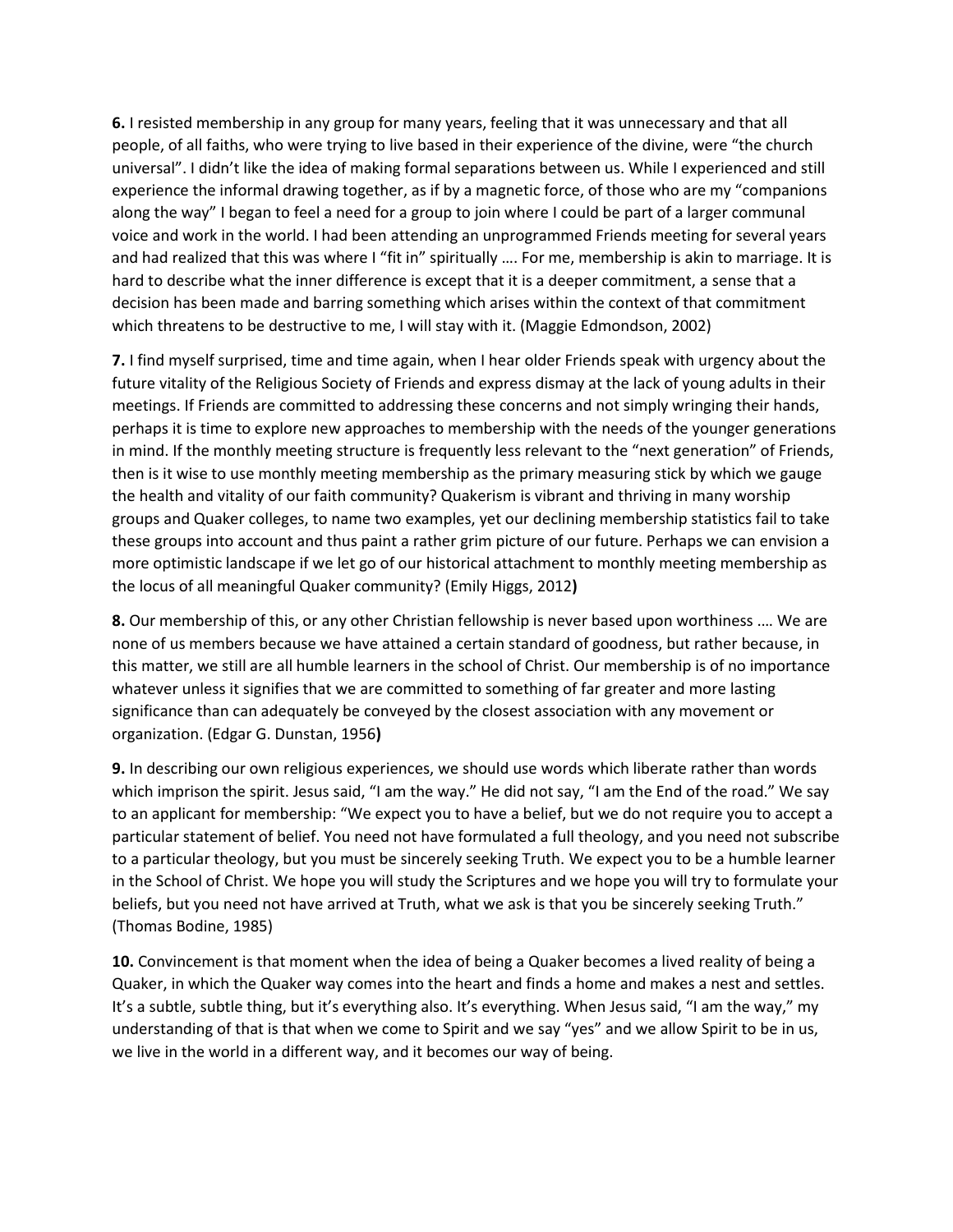So I am now a Quaker. I am a member of this tribe and I'm committed to its health. But every time that I say yes to something there's a new level, a new arena, a new something that I'm ready to learn that God is calling me into, and there is a deeper connection to Spirit.

So when I first came into the Religious Society of Friends, I was not conscious of the need to work on issues of racism, but recently I have become convinced that that is a part of my piece in this fellowship. And I don't even know what it is are the future pieces of convincement that need to happen in me that I need to be open to.

And, so, yes, I'm a Quaker but I'm not yet fully the Quaker that I might be. And it's when I stop and say "Been there, done that, it's over" that I think I stop being a Quaker. And I need to, maybe, become convinced again. (Walter Hjelt Sullivan, 2015)

**11.** For as in one body we have many members, and not all members have the same function, so we who are one body in Christ, and individually we are members one of another. (Romans 12:4-5**)**

**12.** In a true community we will not choose our companions, for our choices are so often limited by selfserving motives. Instead, our companions will be given to us by grace. Often they will be persons who will upset our settled view of self and world. In fact, we might define true community as the place where the person you least want to live with always lives! (Parker J. Palmer, 1977**)**

**13.** While her children were in their infancy she had a great concern to become a member of Friends Society not only because she was fully convinced of the excellence of the principles professed by that society, but because she earnestly desired that her children should receive the guarded education Friends give theirs. She mentioned her concern to a Friend who said do not apply, you will only have your feelings wounded. Friends will not receive you. Thus admonished, and feeling that prejudice had closed the doors against her, she did not make her concern known to the Society. There was nothing but my Mother's complexion in the way to prevent her being a member, she was highly intelligent & pious; her whole life blameless. (Sarah Mapps Douglass, 1844)

**14.** This was the way that Friends used with me, when I was convinced of truth, they came oftentimes to visit me; and sate and waited upon the Lord in silence with me; and as the Lord opened our understanding and mouths, so we had very sweet and comfortable seasons together. They did not ask me questions about this or the other creed, or about this or the other controversy in religion; but they waited to feel that living Power to quicken me, which raised up Jesus from the dead. And it pleased God so in his wisdom to direct, that all the great truths of the Christian religion were occasionally spoken to. Now this was Friends way with me, a way far beyond all rules or methods established by the wisdom of the world, which is foolishness with God: And this is their way with others that are convinced of the truth. (Richard Claridge, 1697**)**

**15.** My first impression of Quaker Meeting was confusion. I could not believe that people really were uniting together in practice not in dogma. It was literally incomprehensible to me, the fact that people believed different things and used different language but could be a community – and such a great community – because they shared the same set of practices, and because they came together in the same space and through that shared worship – that waiting worship – they developed a kind of sense of community and a sense of body, a sense of integration. (Robert Fischer, 2016)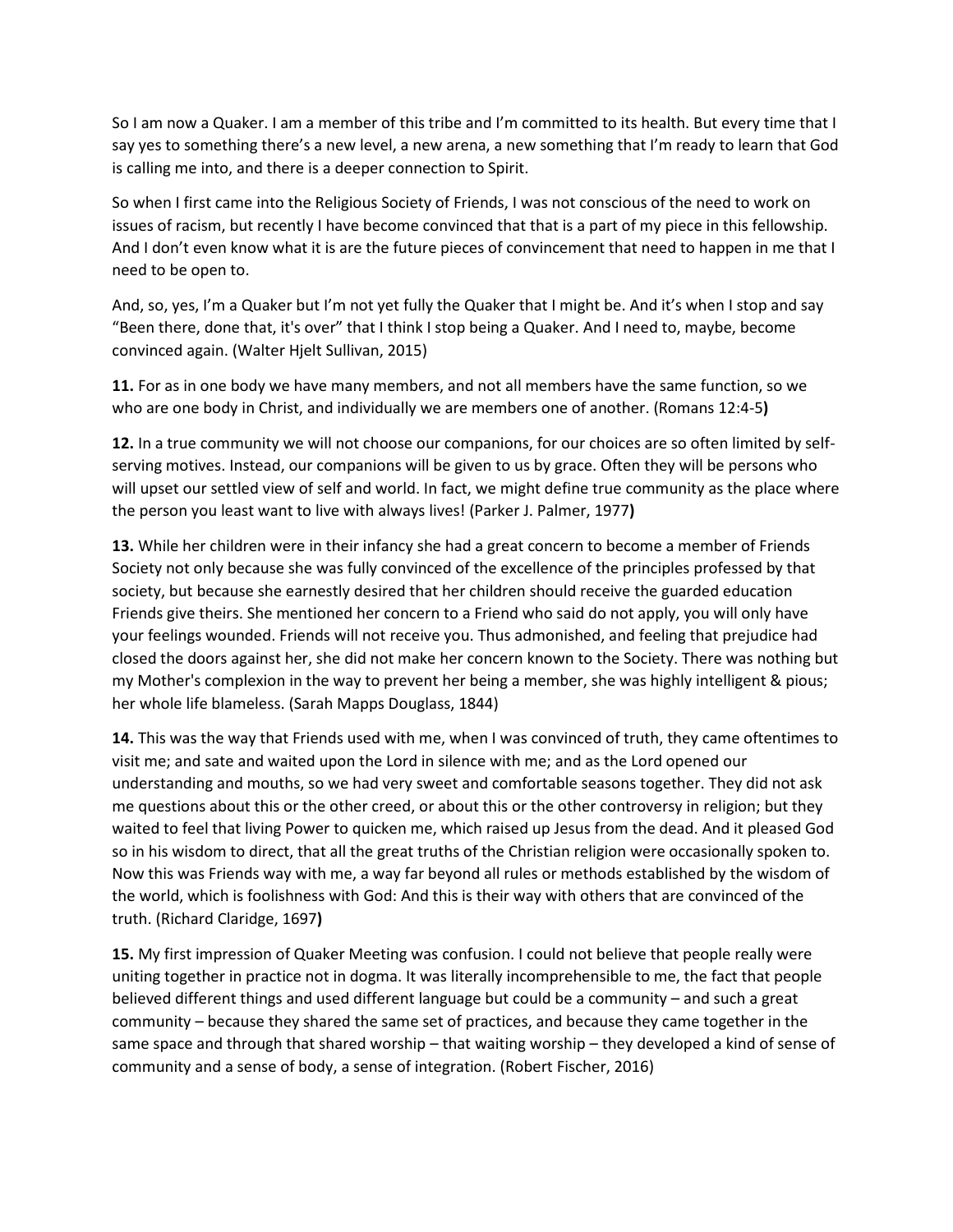**16.** I said to one of the Cuban Friends, "It must be hard to be a Christian in Cuba." He smiled. "Not as hard as it is in the United States," he said. Of course, I asked why he said that, and he went on, "You are tempted by three idols that do not tempt us. One is affluence, which we do not have. Another is power, which we also do not have. The third is technology, which again we do not have. Furthermore, when you join a church or a meeting, you gain in social acceptance and respectability. When we join, we lose those things, so we must be very clear about what we believe and what the commitment is that we are prepared to make." (Gordon Browne Jr, 1989)

**17.** Today membership may not involve putting liberty, goods or life at risk but the spiritual understanding of membership is, in essentials, the same as that which guided the 'Children of the Light'. People still become Friends through 'convincement', and like early Friends they wrestle and rejoice with that experience. (Britain Yearly Meeting, 1995)

## **Membership Advices and Queries**

### **Advices to the Meeting**

Be clear with attenders considering membership that, while they are not expected to subscribe to specific beliefs they are choosing a spiritual path that is grounded in the guidance of the Inward Light.

Provide instruction and mentoring for those interested in becoming members. Learn to articulate the spiritual grounding and the responsibilities of membership. Encourage prospective members to read NEYM's book of Faith and Practice and be ready to engage with them about what they read there.

#### **Advices to Meeting Members**

Become familiar with all aspects of the meeting's life and help each other to discern where and how it might be appropriate to become engaged.

Share the responsibility and privilege for the ongoing search for Divine guidance. This is fruitful both for the individual and for the group.

Look upon members as fellow disciples seeking Divine guidance. If you feel discomfort with the spiritual language of others, ask yourself why and help others explore their discomfort with yours. Authentic religious expression does not exclude those with a differing experience or differing ways of expressing it.

Become acquainted with the whole meeting community; share in its joys and sorrows and be willing to let the full community share in yours.

Encourage one another in personal devotional practice outside of meeting for worship.

Turn to the One who unites us in a perfect love when as members, we meet our limitations of understanding and ability to love.

Although Queries may often be answered with a simple affirmative or negative, it is vital to ask corollary questions, such as "why," "how," or "when." A qualified answer arising from introspection is more meaningful and constructive than an uncritical "yes" or "no." (North Carolina Yearly Meeting [Conservative], 1983)

**Queries for the Meeting about Potential Members**